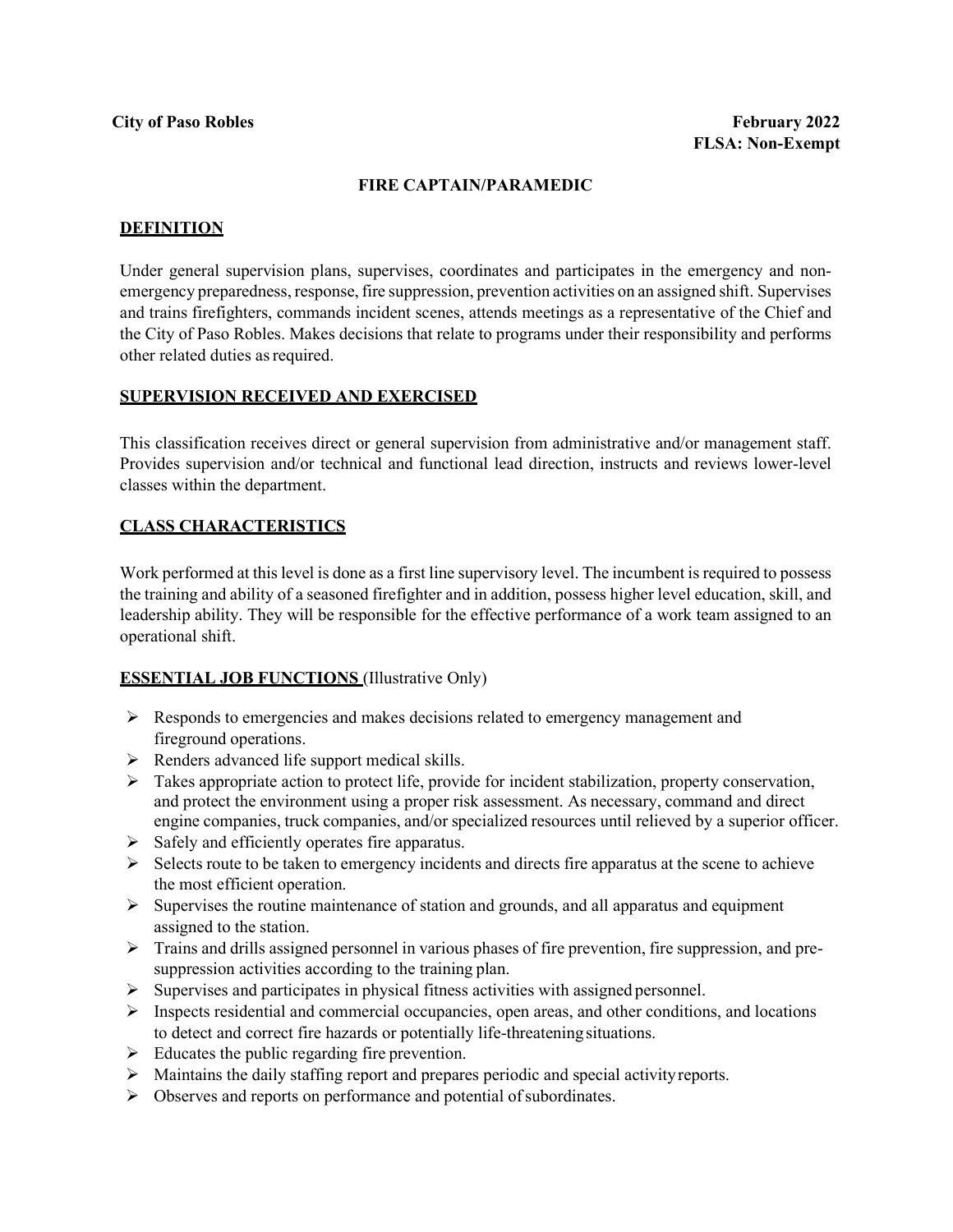$\triangleright$  Performs other related tasks as assigned.

# **QUALIFICATIONS**

## **Knowledge of:**

- $\triangleright$  Principles and practices of hydraulics as applied to fire suppression.
- $\triangleright$  Principles, practices, methods, techniques, materials, and equipment employed in fire suppression, investigation, prevention, emergency response, rescue, medical aid, hazards and safety precautions, applicable laws, and regulations.
- $\triangleright$  City geography, including street names and numbers, and the location of fire hydrants.
- $\triangleright$  Applicable laws, rules and regulations, including those governing the operation of emergency vehicles.
- $\triangleright$  Basic organization and function of public agencies, including the role of an elected City Council.
- Federal, state, and City codes, regulations, policies, agreements, technical processes, and procedures related to City and departmental activities.
- $\triangleright$  Standard office administrative practices and procedures, including the use of standard office equipment.
- $\triangleright$  Business letter writing, techniques for preparing informational materials and the standard format for reports, correspondence, and other written materials.
- $\triangleright$  English usage, spelling, grammar, and punctuation.
- $\triangleright$  Computer applications related to the work, including word processing, database, and spreadsheet applications.
- $\triangleright$  Records management principles and practices.
- $\triangleright$  Principles and practices of management and supervision.
- $\triangleright$  Occupational safety and health rules and regulations.
- $\triangleright$  Techniques for providing a high level of customer service to the public, representatives of other agencies, and City staff, in person and over the telephone.

## **Skill in:**

- $\triangleright$  Planning, organizing, and coordinating the work of subordinate staff.
- Assessing and implementing emergency situation response.
- $\triangleright$  Rendering emergency medical care at the advanced life support level and operating department apparatus/equipment.
- $\triangleright$  Providing varied and responsible work requiring the use of independent judgment, tact, and discretion.
- $\triangleright$  Interpreting, applying, explaining, and implementing policies, procedures, technical processes, and computer applications related to the City, department, or organizational unit to which assigned.
- $\triangleright$  Leadership, coordinating staff, and delegating tasks.
- Collecting, compiling, analyzing, and summarizing varied information, proposing and considering alternatives and reaching sound conclusions.
- $\triangleright$  Effectively representing the department and the City in meetings with community groups and various business, professional and educational organizations.
- $\triangleright$  Effectively communicating verbal and written instructions.
- Compiling information from varied sources and preparing accurate records and reports.
- $\triangleright$  Composing correspondence, informational materials and reports independently or from brief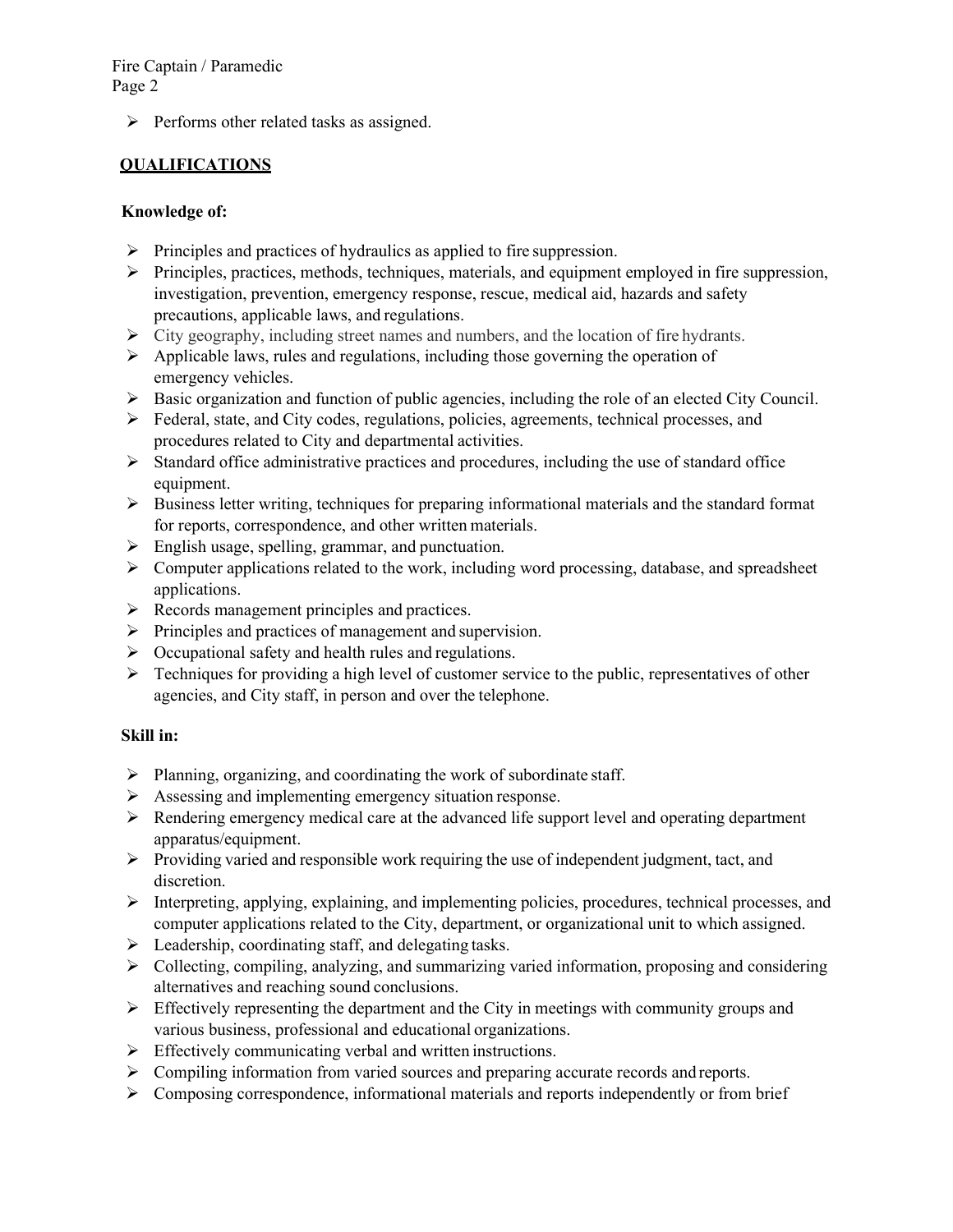instructions.

- $\triangleright$  Making accurate arithmetic and statistical calculations
- $\triangleright$  Using English effectively to communicate in person, over the telephone and in writing.
- $\triangleright$  Using initiative and independent judgment within established policy and procedural guidelines.
- $\triangleright$  Organizing own work, initiating processes, coordinating projects, setting priorities, meeting critical deadlines and following up on assignments with a minimum of direction.
- $\triangleright$  Taking a proactive approach to customer service issues.
- $\triangleright$  Data entry into standard computer formats and producing correspondence and reports with speed and accuracy sufficient to perform assigned work.
- $\triangleright$  Establishing and maintaining effective working relationships with those contacted in the course of the work.

# **Education and Experience:**

High school graduation or equivalent.

Minimum of four (4) years of broad and increasingly responsible experience as a paid, full-time firefighter.

At least one (1) year of that experience must be performed in the rank of a paid, full-time Fire Engineer or Acting Engineer.

## **Licenses and Certifications:**

- $\triangleright$  State Fire Fighter I Certificate
- State Company Officer Certificate or completed the current State Company Officer course requirements
- Valid California and/or National Registry Paramedic License
- $\triangleright$  At a minimum, possess a valid California Class C Driver's License with Firefighter Endorsement
- $\triangleright$  State Driver/Operator 1A and 1B Certificates or State Fire Training course equivalency
- $\triangleright$  Successful completion of the Paso Robles Fire and Emergency Services Engineer Task Book or obtained the rank of Fire Engineer

Within 90 days of appointment must attain:

- $\triangleright$  San Luis Obispo County Emergency Medical Services (EMS) Agency Paramedic Accreditation.
- $\triangleright$  San Luis Obispo County EMS Agency required training and certifications per SLO County EMS policy #342.

Within 12 months of appointment must complete:

 $\triangleright$  State Company Officer Task Book and obtain Company Officer Certificate (if not completed at time of appointment).

## **Working Conditions:**

Incumbents in this classification work 24-hour shift assignments, including weekends and holidays, and may be required to work overtime with little or no notice. Due to the varied and unpredictable nature of the work, incumbents may also be required to work under the following conditions:

During a shift, Fire Captain/Paramedics are subject to unpredictable interruptions of sleep periods during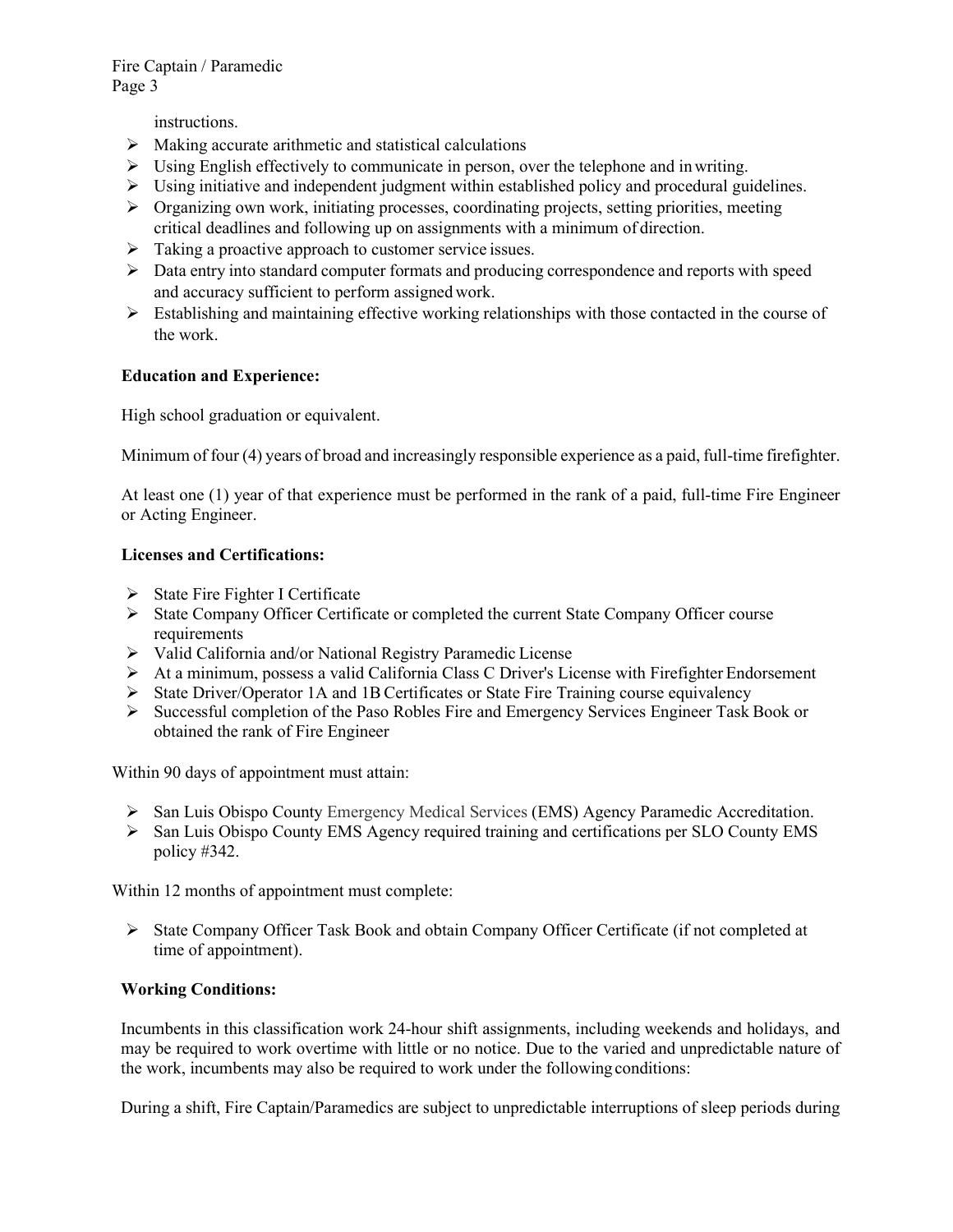which they must function effectively, including directing the work of others in emergency situations. While performing many emergency-related duties, a Fire Captain/Paramedic is required to lift, carry and/or drag objects such as a hose line or smoke ejector weighing up to 80 pounds, wear special protective clothing weighing up to 100 pounds, and wear a self-contained breathing apparatus weighing up to 80 pounds for short or long distances and often in combination. While performing emergency aid, a Fire Captain/Paramedic may lift and carry victims weighing up to 160 pounds, which requires use ofthe stomach and lower back muscles to support the body. Incumbents are exposed to a variety of weather conditions and are required to tolerate very hot and very cold temperatures. When responding to emergencies, incumbents also are exposed to other elements, including smoke, heat, flames, hazardous chemicals, and blood and other bodily fluids. In these situations, they must be able to observe or monitor people or objects to ensure compliance with safety standards; stand, sit or walk for extended periods of time, unable to rest at will; use explosive strength, as in sprinting or jumping; walk over rough, uneven or rocky surfaces; use arms above shoulder level; bend or stoop repeatedly or continually over time; and use common hand tools, such as hammers, saws and screw drivers. Incumbents are required to have the ability to hear a variety of warning devices and alarms, gas leaks, and/or calls for help. Some rescue duties require the operation of mechanical rescue equipment and the monitoring of proper safety techniques in the use of such equipment. The tools used by a Fire Captain/Paramedic require precise arm-hand positioning and movements, such as when operating a chain saw or using emergency medical rescue equipment. The operation of firefighting equipment often requires the coordinated movement of more than one limb simultaneously. Emergency situations may require incumbents to work in small, cramped crawl spaces, areas where vision is limited, and/or at heights, including on roof tops and/or ladders. A Fire Captain/Paramedic must be able to distinguish among colors, including colors of smoke and flame, color coded equipment, hazardous materials identification placards, and wires, in order to identify or respond to potentially dangerous situations.

In daily activities at a station assignment, incumbents operate office equipment requiring repetitive arm/hand movements, as when they enter data into a terminal, personal computer or keyboard device. In order to keep abreast of developments in their field, incumbents must be able to learn in a classroom setting, and through observation and oral instruction in an on-the-job training setting. In both emergency and non-emergency situations, while performing supervisory responsibilities, incumbents review or check the work product of others.

Incumbents may be assigned to the Hazardous Materials Response Team, and, when so assigned, are required to wear a totally encapsulated suit for up to one hour, collect samples and secure leaks of unknown substances, work with heavy tools, and perform chemical tests to identify unknown substances.

### **Physical Demands:**

Must possess mobility to work in an emergency incident setting and use power and hand tools and equipment; mobility to function at various field sites; physical stamina to perform work at an emergency incident, work on uneven terrain and lift and carry equipment and materials weighing over 100 pounds; vision to read printed materials and a computer screen; and hearing and speech to communicate in person, over the telephone and a two-way radio. Classification may be exposed to inclement weather conditions, fumes, odors, dust, and potentially toxic chemicals and conditions.

### **Other Requirements:**

Attendance at off-hours meetings may be requested to facilitate continuity of department operations. Response to off-hour emergencies may be required under California Government Code Section 3100- 3109 (Public Employee Disaster Service Worker Status).